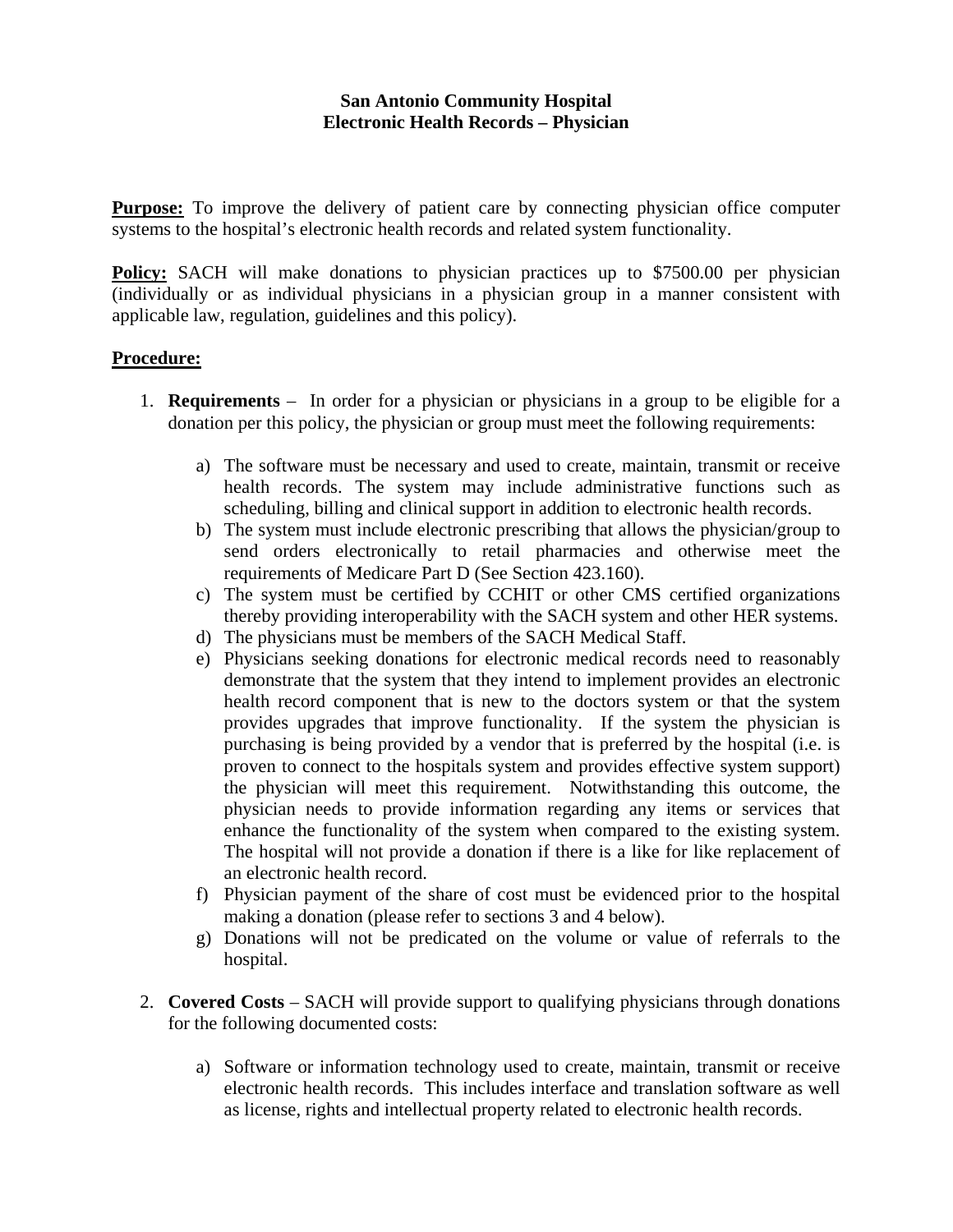- b) Training of the physician and the physician's staff related to the operation of the physician's system.
- c) Help desk support costs provided by physician's EHR vendor
- d) Maintenance services
- e) Hardware costs are not covered under this policy. Hardware not covered includes routers and modems.
- f) Broadband and wireless fees are not covered under this agreement.
- g) Items also not covered in this policy include storage devices; software with core functions other than electronic health records (i.e. human resources and payroll); systems used by physicians primarily to conduct personal business; and, cost related to the transfer of data from an existing system to a new system.
- h) For physicians who access an electronic health record utilizing an ASP system provider, SACH will pay it share of initial set-up expenses and periodic subscription and related fees as long as the system meets all of the other requirements of this policy including but not limited to functionality and interoperability.

## 3. **Process**

- a) The physician shall confirm as applicable that the new system
	- i. Provides electronic health record capability that had not existed in the system being replaced; or,
	- ii. Provides upgrades that enhance functionality when compared to the system being replaced including but not limited to being more user friendly or adding functional features or tools

The hospital IT department shall review the information required under this paragraph and will validate the information provided. If the physician meets item (i) or (ii) then the hospital may proceed with the final steps leading to a donation. The hospital IT department will review the information provided with regard to (iii) and must confirm the upgrades claimed prior to a physician being qualified for a donation using solely (iii) as justification.

- b) A physician/group shall obtain actionable quotes for the delivery of an office electronic health record system that has the features and services noted above.
- c) The hospital and physician shall agree on the covered items and related costs.
- d) The hospital and physician shall enter into an agreement in writing for a term of not less than one year and a term that does not extend beyond December 31, 2013 (unless applicable rules are amended). The agreement will include an exhibit to the contract that will be a schedule of items that will be covered under this policy. This exhibit to the agreement will also specify both the Physician and SACH's share of the approved costs (15% and 85% respectively).The Exhibit should also specify any items that are not subject to cost sharing and for which the physician is 100% responsible under this policy, such as hardware. The agreement will govern the hospital's donation to the physician and will include the items covered as well as the costs agreed to by the hospital and physician. It shall also set forth the amount of the donation by the hospital to the physician consistent with the requirements of this policy.
- e) SACH shall retain a copy of the quote or purchase order noting those items that have been approved as being consistent with this policy.